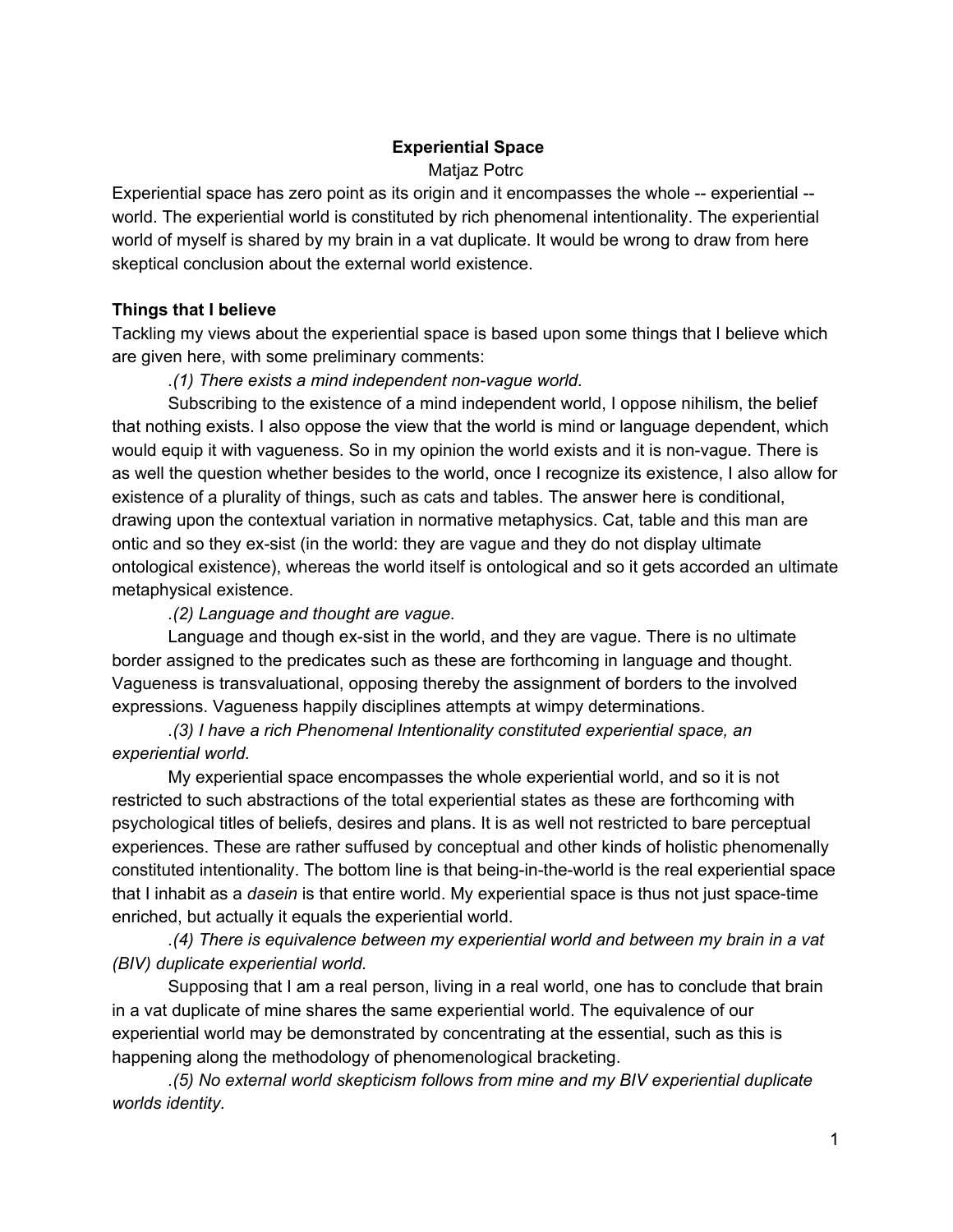Despite that the equivalence of my and my BIV duplicate experiential world is affirmed, it does not follow that one has to skeptically conclude to the non-existence of the external world (notice that this would go against my belief (1)). One can merrily affirm the mentioned equivalence and also affirm the existence of the world. The very (misguided) thought that there is some push towards denying such existence may come from the causal underpinnings of real world experiences. But such causal underpinnings do not figure in the essential phenomenologically constituted experiential space.

Clarifying and defending these views of mine I will recur to what I understand to be the *experiential space's* specificities. The first of these is that experiential space is really holistic, and that it encompasses a whole experiential world. Experiential space is therefore nothing but an abstraction, concentration at one dimension of such a world. Another of these experiential space's specificities is the *indexical zero point*, singling out that this is *my* experiential space (and not yours, as for that matter).

#### **Zero point and the experiential world**

Experiential space has zero point as its origin and it encompasses the whole -- experiential -world.

The experiential space proceeds from myself as the center of conscious awareness, which may be called zero point. Mach illustrates zero point by a depiction of my visual surroundings from the perspective of myself being comfortably seated in a reclining chair. This perspective involves my body and my immediate vicinity, without my face and eyes though, for it is from these that the visual experience is enabled. My eyes see the surrounding, without that I would be able to see my eyes: that's my visual zero point.

Zero point is keyed to my perspective. The access to my experiential space may be illustrated by the essential indexical. Mach again provides the following story. One morning he embarked the tram and entering it saw a strange looking person with ruffled hair thinking to himself "What a disgrace". But after a while he realized that actually, he was looking at his own image in the mirror with which *fin de siecle* Vienna trams were equipped. What happened is that he changed his perspective from observing the scene from an *objective* point of view to observing the same arrangement from the *subjective* point of view. Even more, the perspective he engaged in, he switched to in the momentary instance of realization, was that of *essential indexical*: he realized that the strange figure he was looking at was *he himself*. Indexicals are expressions such as *now, here*, which change their referent as keyed to the contextual (temporal or spatial) circumstances in which they are uttered. *I, myself* is an *essential* indexical though, for it draws upon the perspective of the very person who is engaged into situation. Perry tells the story of shopping in a supermarket and noticing that someone is leaving a trail of sugar. So he decides to catch the person and alert them. Circling around the stacks then he suddenly realizes that it is *he himself* who makes the mess. Another illustration of essential indexical is that of you walking through the woods, getting message on your smartphone that a wild bear is endangering hikers. But then you realize that the hiker under threat is *you yourself*. It is certain that at this moment of realization your behavior will change. *Essential indexical* is well suited to alert you about the difference between first and third person point of view. In fact, it provides you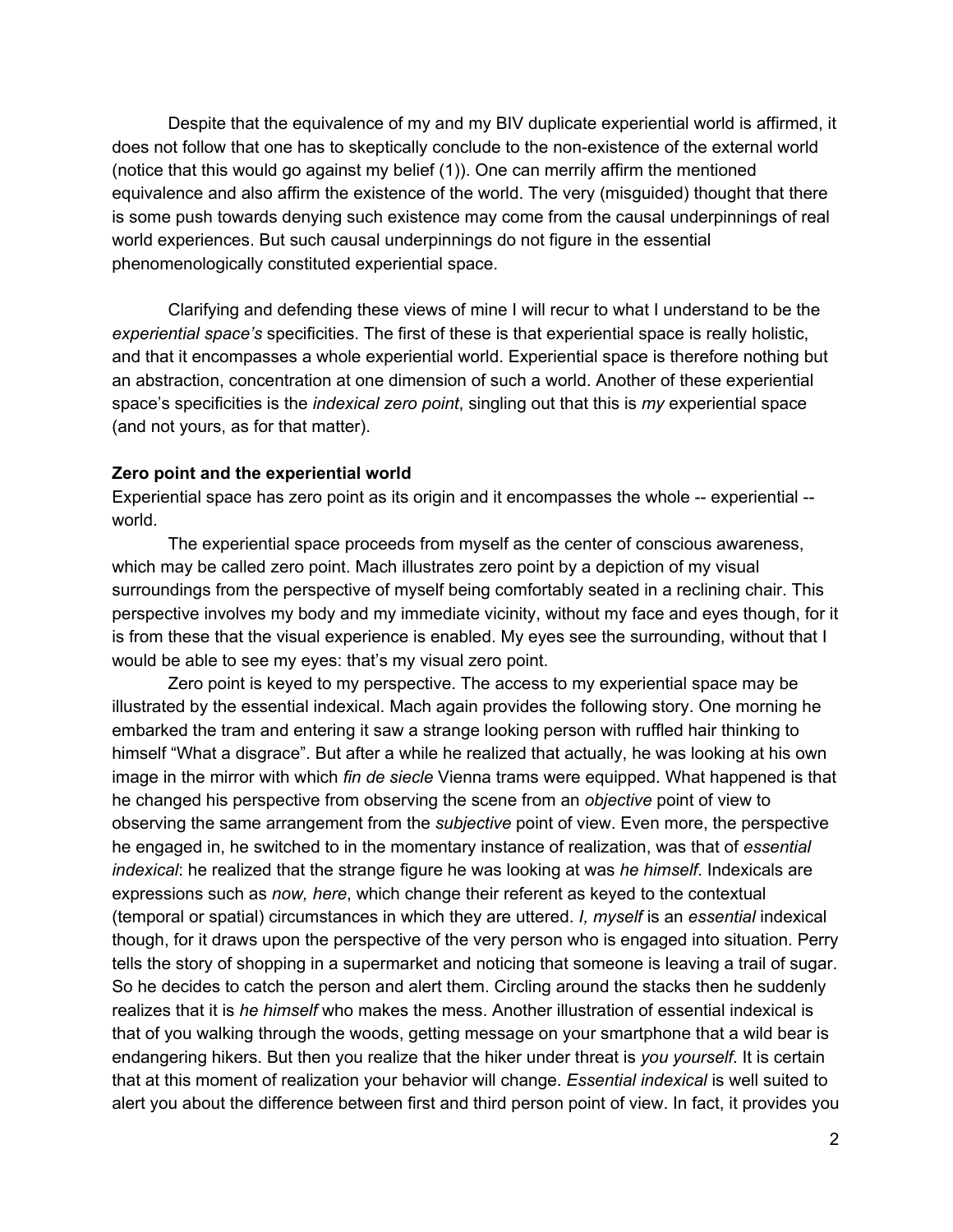the perspective of *zero point*: you yourself being at the center of what is going on. This is a good entrance into the *experiential space*. (The whole problem of reference, from Frege, over Kripke, to Russell and beyond merits to be studied from the zero point perspective, see recent philosophy of language commentary book.)

The thing however is that *experiential space* is not just something that is restricted to your immediate spatial surroundings and its experience. In fact, you are not able to be engaged into experiential space unless you inhabit the entire *experiential world*. And this is what you do: you are *always already* in your experiential world, as hermeneutics people would say. You are a *dasein* with your being-in-the-world always already situatedness. The world coming along with this is your *experiential world*, whose *part* is your *experiential space*. The *essential indexical* with its *zero point* perspective is the precondition of your always already inhabiting of the *experiential world as your experiential space*.

### **Richness of holistic phenomenological intentionality constituted experiential world**

Experiential world is constituted by rich phenomenal intentionality.

Notice that your *experiential space* is far from being one-dimensional. There are several dimensions within it, coming with its constitution. Your experiential space is *constituted* by *phenomenological intentionality*, and this is what makes it the whole-featured *experiential world*.

The thesis of *phenomenal intentionality* (PI) claims that intentional directedness is constituted through *phenomenology*. The first step into realizing this comes from defence of phenomenology of intentionality and intentionality of phenomenology thesis: intentional directedness is constituted and enabled through phenomenology, and phenomenal experience is enabled through intentional directedness (intentionality of phenomenology:  $IP$ ) -- at the experiential space. The pain that I experience is located in my body. This goes against separatism in the PI and IP treatment in analytic philosophy.

But there is more: engaging into *experiential space* presupposes inhabiting an *experiential world*. This experiential world is the *always already* precondition of my intentional engagement. Notice that I could not have my *essential indexical* switch enabling experience if I would not have *holistic phenomenology constituted* conceptual instantaneous recognition of a bear being there, as followup of my perceptual concepts laden noticing. Phenomenological constitution of my experiential space, in its many holistic dimensions, involves a whole *experiential world*.

The presupposition that we buy is *phenomenology richness*, its involvement into several dimensions. This phenomenology richness underpins the richness of *experiential space*, which *always already* is the *richness of holistic phenomenology constituted experiential world*.

#### **Mine and my brain in a vat duplicate experiential world identity**

The experiential world of myself is shared by my brain in a vat duplicate.

Myself who hopefully and by supposition am not a brain in a vat, do *share* the *experiential world* with my brain in a vat counterpart. This is a basic and natural insight that may be supported by the method of *phenomenological bracketing*. This is bracketing of the supposed empirical and external furniture of the world to what is *essential* in the *experiential world's constitution*. It turns that whatever survives the procedure of bracketing is the essential